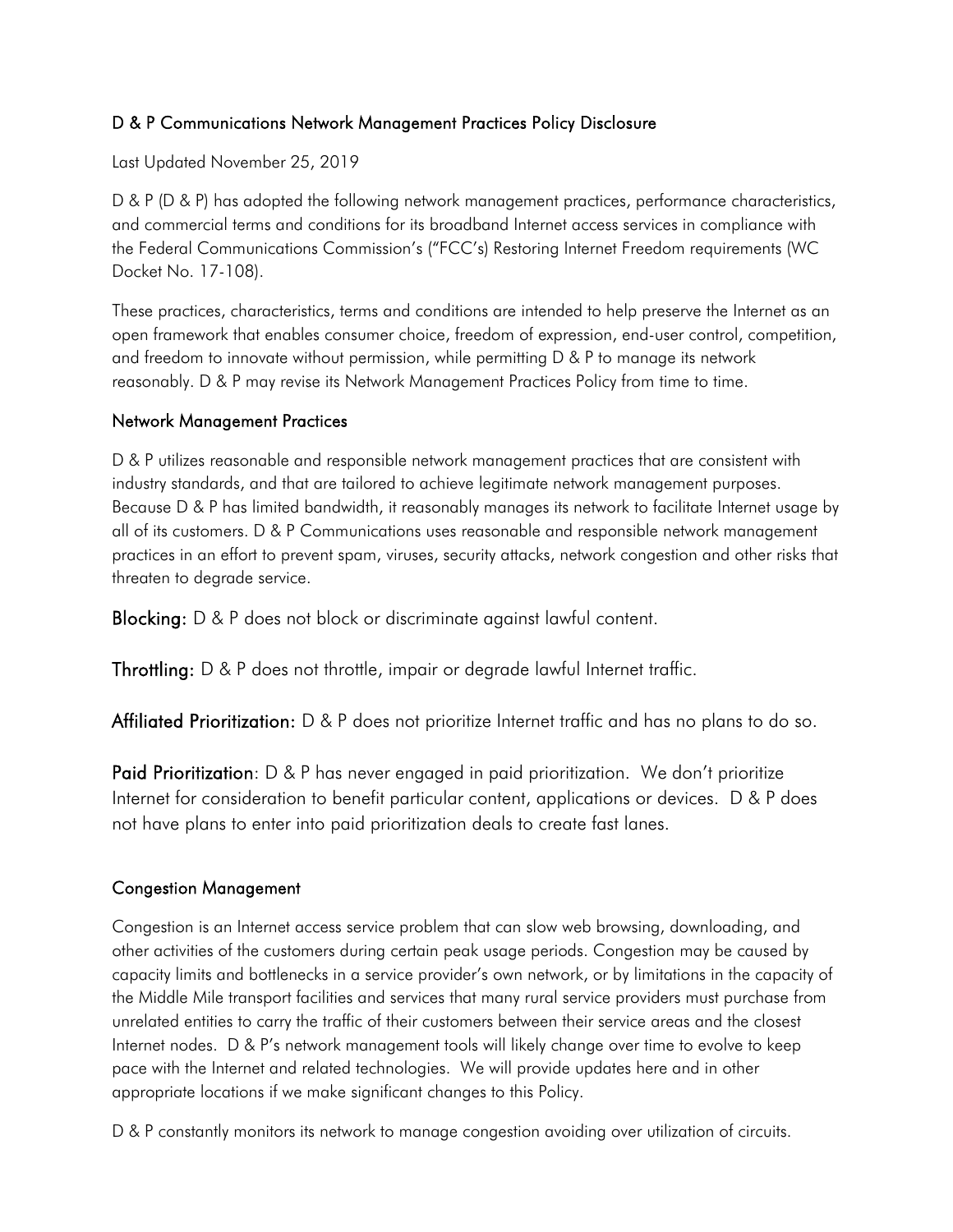If significant congestion problems arise, D & P approach is to determine the source of the problem, and to increase the capacity of the affected portions of its network and/or of its Middle Mile routes where warranted. In the event of congestion, all traffic is classified as neutral until congestion passes.

#### Application-Specific Behavior

D & P does not favor or inhibit applications or classes of applications. Customers may use any lawful and commercially available application. The D & P network does not discriminate against or target particular types of content. Peer to Peer, streaming video, VoIP, and video downloads are all classified as content neutral. D & P does not manage congestion based on the applications a customer is using. Its network-management scheme is content-neutral. In deciding whether to implement network management practices to alleviate congestion, D & P does not inspect network traffic for content. If congestion occurs, all users (and all users' traffic) would be subject to the network management practices – regardless of content. Further, D & P does not store its end users' traffic information or provide it to third parties, except as required by law.

When D & P implements network management practices to alleviate congestion, most Subscribers will notice no change in their Internet experience. The goal of congestion management is to enable all users to have access to a fair share of the network at peak times, when congestion occasionally occurs. Congestion management largely focuses on the consumption activity of a group of Subscriber accounts that are using a disproportionate amount of bandwidth. As a result, and based on our experience with this technique, we have determined that the large majority of Subscribers will not likely be affected by it. Our experience also shows that when our systems apply the congestion management technique, it is usually only in effect for a very brief period of time. D & P does not unreasonably discriminate against the transmission of lawful network traffic.

D & P anticipates that select parts of the network tend to be in a congested state only for relatively small portions of a day, if at all.

D & P monitors how user traffic is affected by this system and will make adjustments reasonably necessary to ensure that our Internet Subscribers have a high-quality online experience. D & P also routinely evaluates its overall network performance, and periodically endeavors to enhance its network by adding capacity to address congestion and other performance issues as feasible.

There is no hard and fast rule or example available as to how much bandwidth use is too much for a user to trigger D & P's network management technique. The answer really depends on a number of factors, including overall use, time of day, and the number of applications that might be running at the same time.

The point of the technique is to deliver the best overall online experience possible. The technique should help ensure that all Subscribers get their fair share of bandwidth resources to enjoy all that the Internet has to offer – including surfing the Web, reading e-mails, and downloading movies.

As to impact on voice traffic, D & P Subscribers who use VoIP providers that rely on delivering calls over the public Internet may experience a degradation of their call quality when the network is congested. But VoIP calling in and of itself does not use a significant amount of bandwidth. So VoIP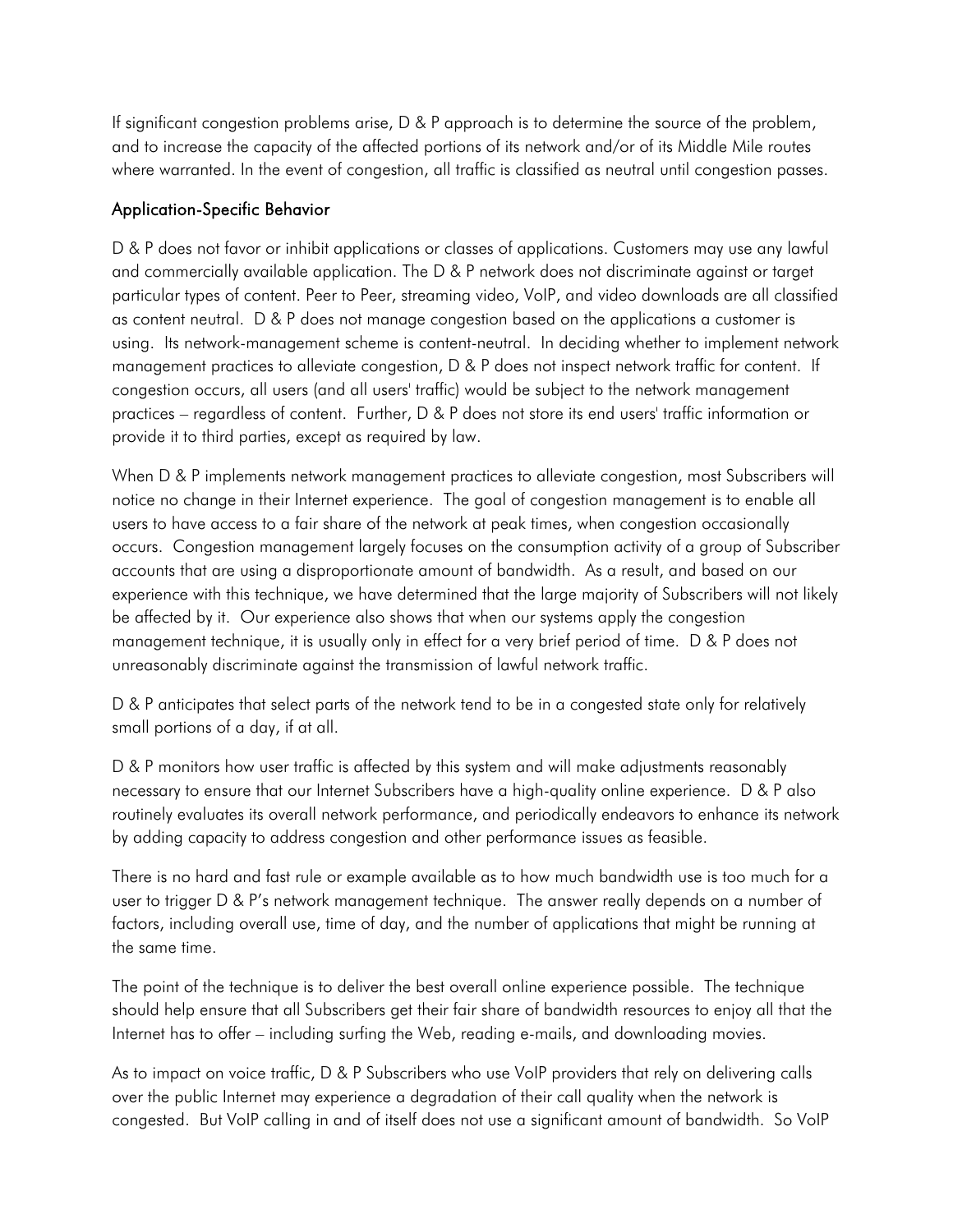calling in a time of non-congestion will likely not be affected. Yet VoIP service and quality during times of congestion will likely be affected. But D & P absolutely does not discriminate against Subscribers who use VoIP and those who do not, and it does not intentionally degrade VoIP applications or services.

As to streaming video or video downloads, during periods of congestion, any Subscribers who are using a disproportionate amount of bandwidth – no matter the type or content of the online activity, but including for example streaming video or video downloads – may be affected by this technique.

Yet bear in mind that our technique has no ability to determine the applications or protocols being used or the content, source, or destination.

D & P does not block peer-to-peer traffic or applications like BitTorrent or others as part of its current network congestion management technique.

D & P does not normally monitor the content of the traffic or applications of its customers. It undertakes no obligation to monitor or investigate the lawfulness of the applications used by its customers. If any party contacts D & P with a substantial allegation that an application being used by a customer is unlawful, D & P will investigate the matter (including consultation, as it deems appropriate, with attorneys, consultants, federal or state regulators, and/or federal, state or local law enforcement agencies), and will take appropriate actions to deal with the use of applications that are demonstrated to be unlawful.

### Device Attachment Rules

Only devices that conform to publicly available industry standards, and that are not harmful to D & P's network, are approved for use. D & P reserves the right to disable devices that cause disruptions to D & P Communication's customers or that are not in compliance with industry standards. In the event that D & P disables a device or denies access to application providers, prompt notice will be given of the decision to deny access to the network or disable a device.

### **Security**

D & P provides customers with unrestricted access to all of the lawful content, services, and applications available on the Internet. D & P uses industry standard tools and utilizes best practices and policies to protect customers from spam, phishing, and other unwanted or harmful online content. When D & P identifies harmful or unwanted online content, it may prevent delivery of such content to customers, or customers may be permitted to identify or inspect content to determine if it is harmful or unwanted. D & P's security methods are not intended to prevent end-users from running any specific applications.

D & P employs commercially appropriate security procedures to protect its network and its customer records from unauthorized access by third parties. D & P does not guarantee that it can protect customers from any and/or all security breaches.

## Performance Characteristics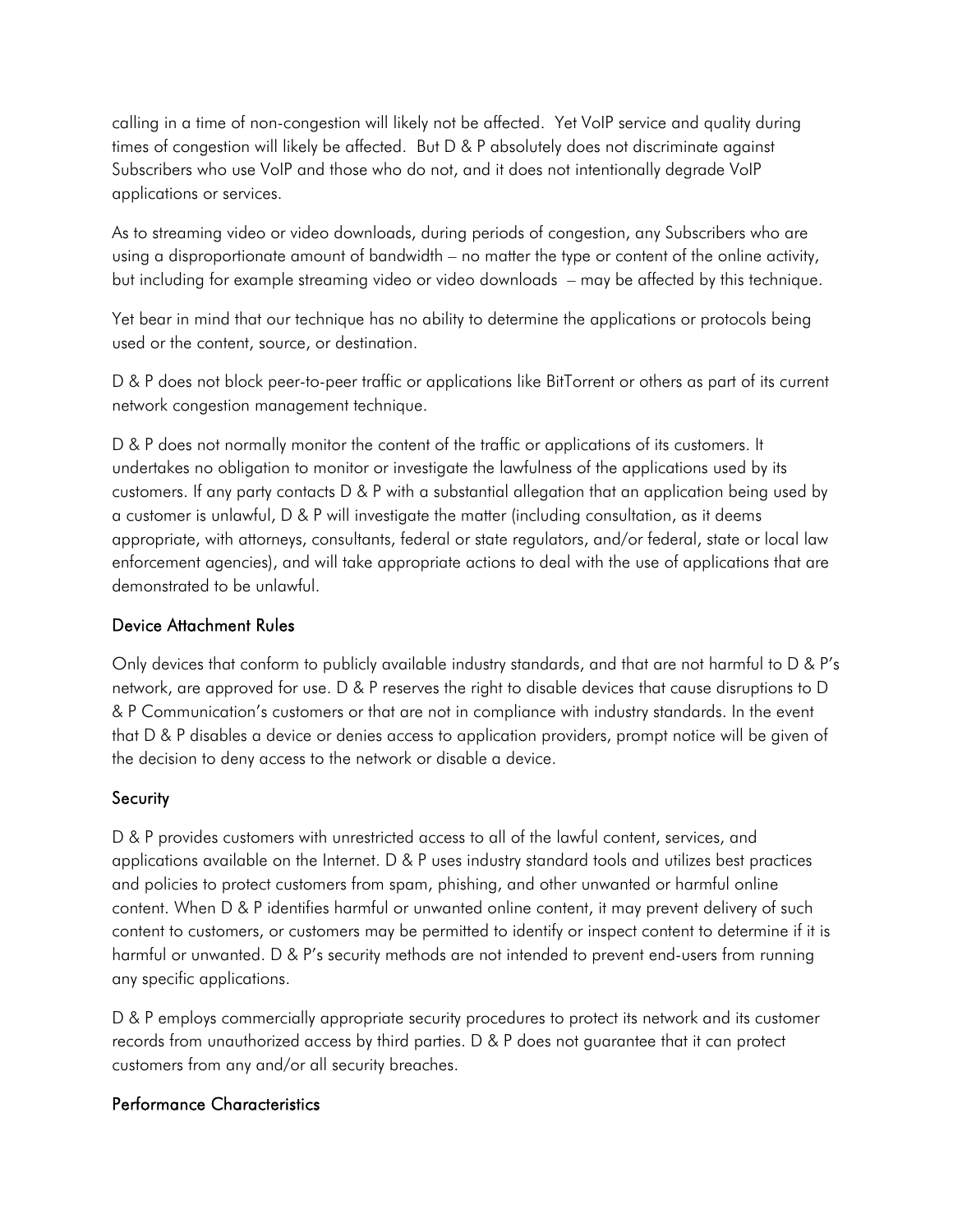D & P makes every effort to support advertised speeds and will dispatch repair technicians to customer sites to perform speed tests as needed to troubleshoot and resolve speed and application performance caused by D & P's network. D & P measures availability, latency, and aggregate utilization on the network and strives to meet internal service level targets.

However, the bandwidth speed at which a particular distant website or other Internet resources may be downloaded, or the speed at which your customer information may be uploaded to a distant website or Internet location is affected by factors beyond  $D & P's$  control, including the speed of the connection from a distant web server to the Internet, congestion on intermediate networks, and/or limitations on your own computer equipment, including a wireless router. In addition, your service performance may be affected by the inside wiring at your premise. Accordingly, you, the customer, must consider the capabilities of your own equipment when choosing a D & P broadband service. Your computers and/or wireless or other networks in your homes or offices may need an upgrade in order to take full advantage of the chosen D & P broadband plan.

For the wireless service, D & P measures Bit Error Rate (BER) and the Received Signal Strength Indicator (RSSI) parameters for transmission rates, latency, and traffic every 15 min. For DSL, Fiber and T1 service, D & P measures traffic every 5 min. All services are best effort.

D & P tests each service for actual and expected access speeds at the time of network installation to demonstrate that the service is capable of supporting the advertised speed. Customers may also test their actual speeds using the speed test located at [www.speedtest.net](http://www.speedtest.net/) and may request assistance by calling our business office at 1-800-311-7340.

Based on the network information D & P receives from its monitoring efforts, D & P's network is delivering data transmission rates advertised for the different high-speed Internet services. To be sure, D & P has implemented a program of testing the performance of its network by using a test protocol similar to the one sanctioned by the FCC. We installed specific network performance monitoring equipment at aggregation points across our network and conducted a series of tests using this equipment. D & P reports the results of this testing below. This result applies to both upload and download data rates, and applies for measurements made both at peak times and over a 24-hour period:

Broadband and Wireless internet services are both capable of utilizing real-time internet applications, i.e. VoIP, streaming video, video downloads. Actual speed depends on the customer's service tier.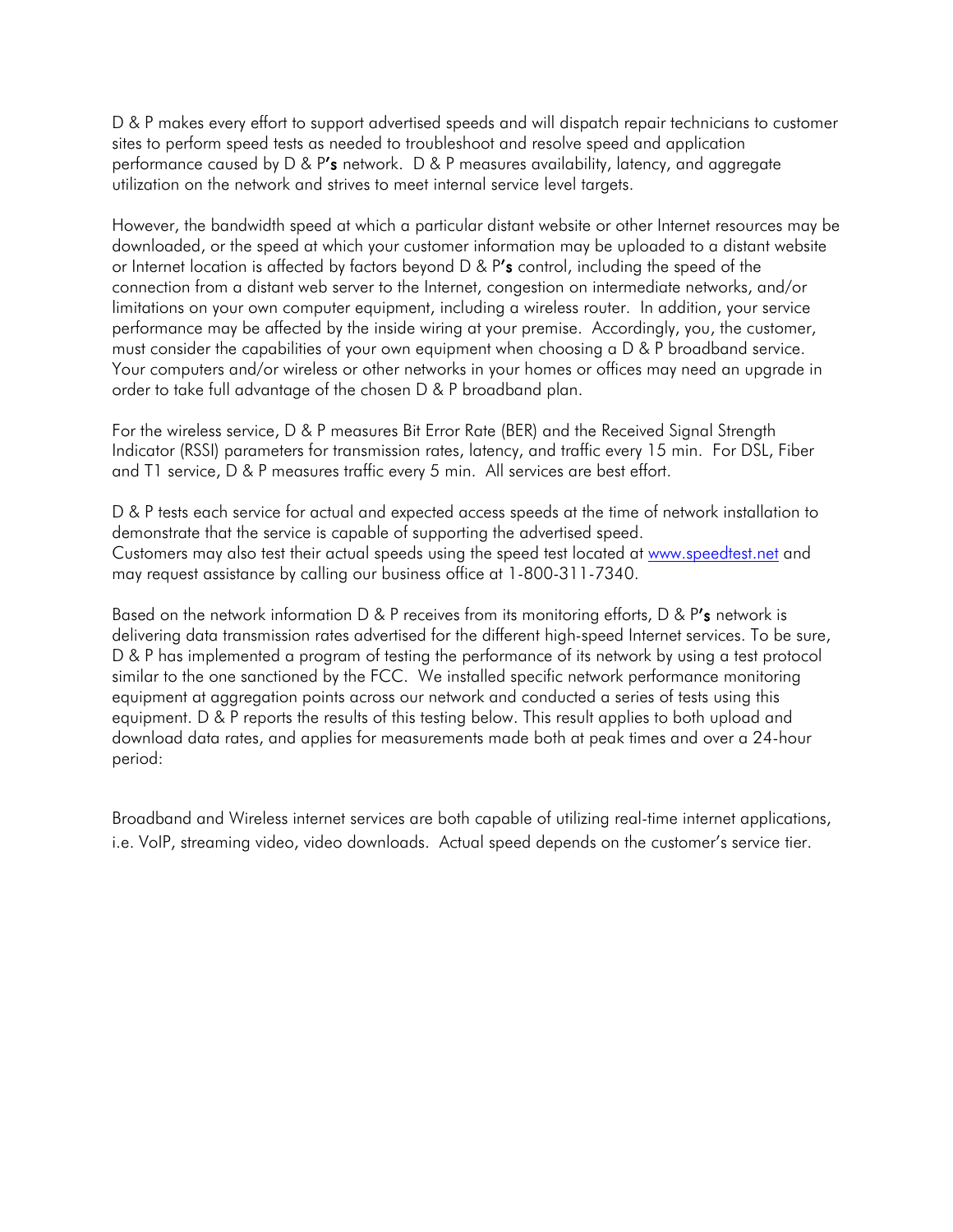|                    | Fiber           |   |              |
|--------------------|-----------------|---|--------------|
| Advertised<br>(Mb) | Latency<br>(ms) |   | Tested (Mb)  |
| 25                 |                 | 2 | 24.42/4.98   |
| 50                 |                 | 2 | 48.90/9.93   |
| 110                |                 | 2 | 107.61/24.80 |
| 175                |                 |   | 171.21/24.75 |
| 250                |                 | 2 | 246.72/24.79 |
|                    |                 |   | 490.83/24.80 |

## **HFC**

| Advertised<br>(Mb) | Latency<br>(ms) |   | Tested (Mb)  |
|--------------------|-----------------|---|--------------|
| 25                 |                 | 8 | 26.44/5.04   |
| 50                 |                 |   | 49.20/5.04   |
| 110                |                 |   | 107.25/4.95  |
| 175                |                 | 8 | 167.30/10.05 |
| 250                |                 |   | 242.01/10.11 |

### Commercial Terms

### Service Description

D & P deploys Internet access to its subscribers through hardwired and wireless broadband access technologies via Fiber to the Premise (voice|video|data), Hybrid Fiber Coax (voice|video|data), DSL (voice|data), Wireless (data) and Dialup.

### Pricing

In order to meet the usage and budgetary needs of all of our customers, D & P offers a wide selection of Internet access plan options, including promotional offerings, bundled service choices, and a la carte alternatives.

To find out about D & P pricing on Internet services, visit our website at:

[https://www.d-pcomm.com,](http://www.d-pcommunications.com/) or call 1-800-311-7340 to speak with a customer service representative.

#### Usage-Based Fees

D & P Internet service is priced on a flat-fee basis (plus taxes). D & P does not charge end users a usage-based fee for Internet service.

## Impact of Non-BIAS Data Services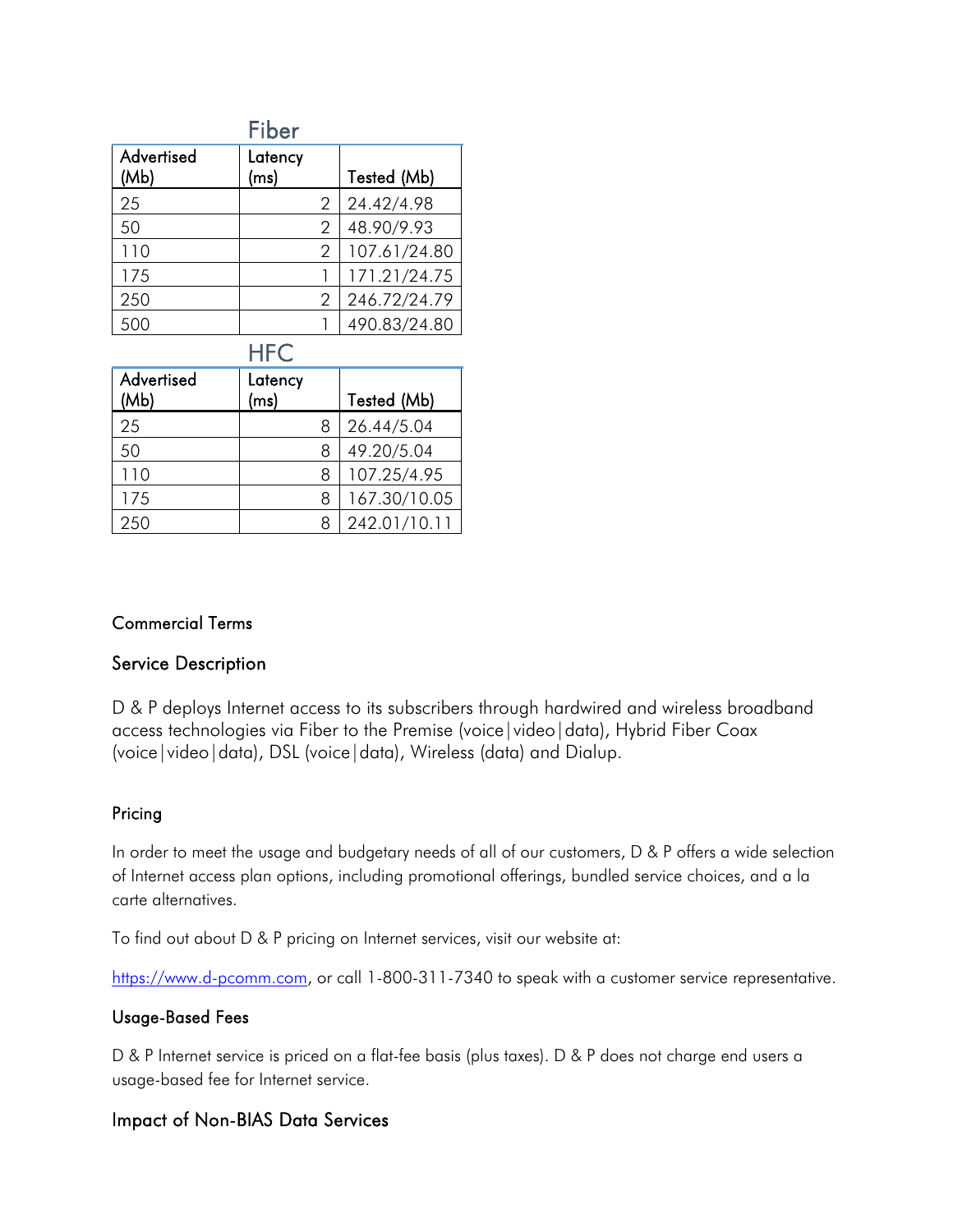The FCC has defined Non-Broadband Internet Access Services (Non-BIAS) to include services offered by broadband providers that share capacity with Broadband Internet Access Services (BIAS) (previously known as "Specialized Services") also offered by the provider over the lastmile facilities.

Real time services, such as Non-BIAS services, include Voice over Internet Protocol (VoIP) and Internet Protocol (IP) video services. D & P offers both VoIP and IP video service to end-users. The VoIP traffic uses private RFC 1918 addresses, dedicated paths for VoIP and QoS on the routers/switches it touches. The QoS priority is based on the source and destination IP. Where VoIP traffic is combined with best effort Internet traffic and QoS priority is employed, the network could endure marginal delays if there are instances of bandwidth contention, although very unlikely.

 These non-BIAS data services do not generally adversely affect the last-mile capacity available for the Company's broadband Internet access services, or the performance of such services. Customer should note, however, that significantly heavier use of non-BIAS services (particularly IP video services) or instances of congestion on the network may impact the available capacity for and/or the performance of its broadband Internet access services. The Company will monitor this situation, and appreciates feedback from its customers.

## Privacy Policy

D & P reserves the right to monitor usage rates, bandwidth, transmissions and content in order to protect the operation of the network through reasonable network management practices discussed above. D & P affords full access to lawful content, services and applications available on the Internet and does not routinely monitor, inspect or store the network activity and traffic of its Internet service users.

D & P may collect information regarding customer equipment used on the network, including, but not limited to: equipment type, serial number, settings, configuration and software. D & P may also collect performance information to examine the operation of the equipment, services and applications the customer may use on the network, URLs, data transmission rates and latencies, location information, security characteristics, and information about the amount of bandwidth and other network resources the customer is using in connection with uploading, downloading or streaming data to and from the Internet.

Network traffic, activity, performance information, and equipment information monitored or collected by D & P is done so for the sole purpose of reasonable network management purposes.

D & P Network Management Practices Policy is designed to safeguard our network and its users from spam, viruses, phishing, and other unwanted or harmful on-line content, with the intention of providing the best Internet experience possible for our customers. D & P Network Management Practices are not intended, nor implemented, to block consumers from accessing the content and